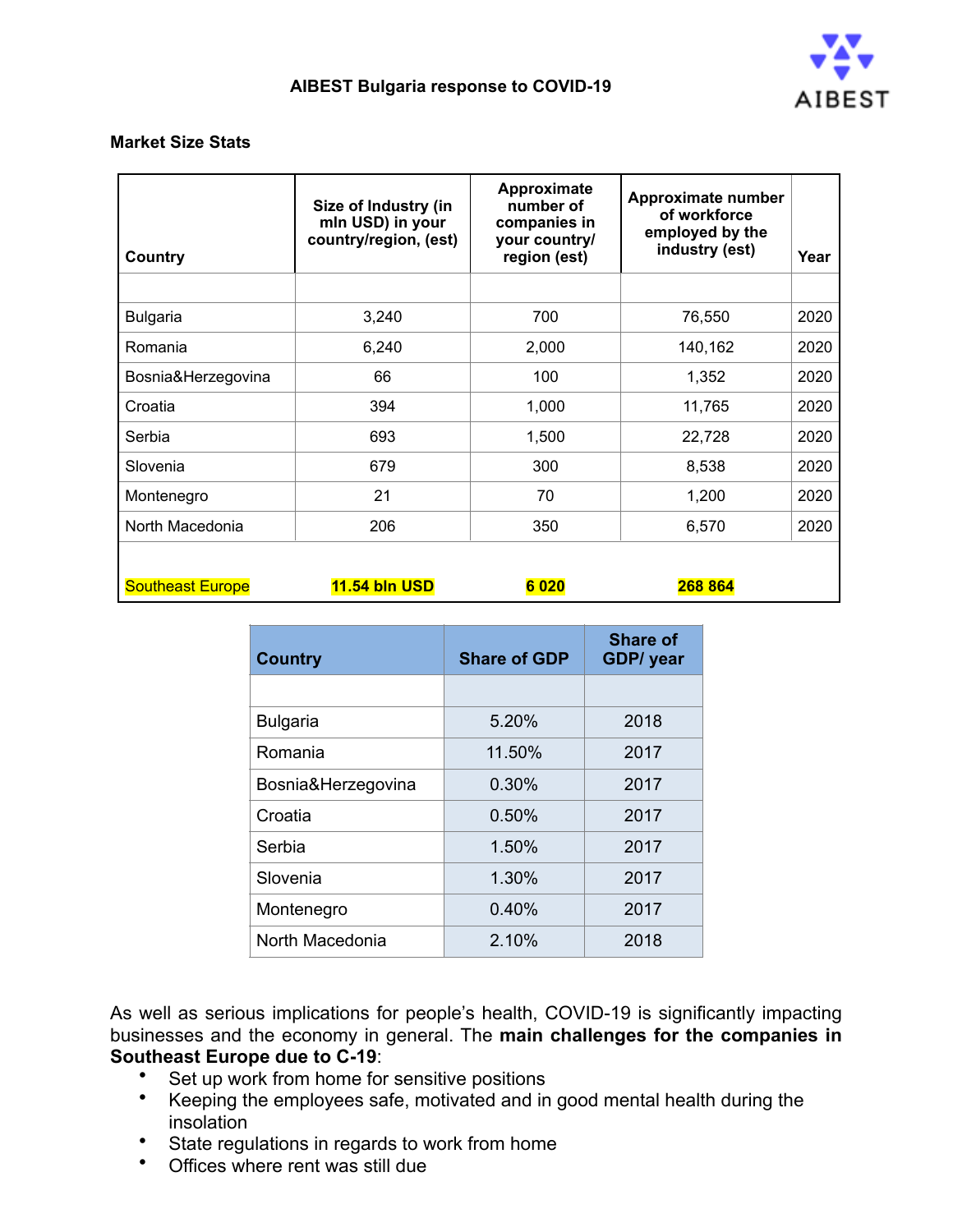# **Employee Safety and WFH**



Companies ensure stable technical connections between teams, customers, IT support departments; audio and video meetings platform; safe server connections, cyber security and data security measures; computers and other needed technical devices for employees in order to ensure a good working environment.

Companies apply all necessary measures for employees, returning to the offices:

- redesign of the office premisess, desks separation
- disinfectants
- more frequent cleaning daily
- work in shifts
- gradual return in the offices
- improvement of ventilation systems
- clockwise movement
- providing face masks and protective clothes
- preventive medical examinations
- consultations with a psychologist
- self-diagnosis by employees
- introduction of temperature control of employees

Companies in Southeast Europe managed to organize WFH in a very short time. In different countries the share of people working from home varies between 40% in Bosnia and Herzegovina, 60% in Serbia, 69% in Croatia, 80% in North Macedonia, and 90% in Bulgaria.

Something more, before C-19 crisis some 25% of Bulgarian companies had offered WFH options, but during the months of lockdown, almost 100% of companies applied remote work and all companies claim that they will offer the WFH in the future.

From the very first signals of the corona virus in Bulgaria AIBEST companies organized work from home for over 90% of the employees. Within only few hours networks and VPN connections were tested, technical equipment was secured and work process was not interrupted at any level.

Internal customer satisfaction tests executed by the companies show no impact on performance evaluation on business level and employee's productivity is measured to be even higher than at business as usual.

Sector associations in Bulgaria and Macedonia made suggestions to the governments for amendments in the Labour acts.

[https://lider.media/poslovna-scena/hrvatska/povratak-na-posao-da-ali-od-kuce-rad-na](https://lider.media/poslovna-scena/hrvatska/povratak-na-posao-da-ali-od-kuce-rad-na-daljinu-je-praksa-proizisla-iz-korone-koju-cemo-zadrzati-131437)[daljinu-je-praksa-proizisla-iz-korone-koju-cemo-zadrzati-131437](https://lider.media/poslovna-scena/hrvatska/povratak-na-posao-da-ali-od-kuce-rad-na-daljinu-je-praksa-proizisla-iz-korone-koju-cemo-zadrzati-131437)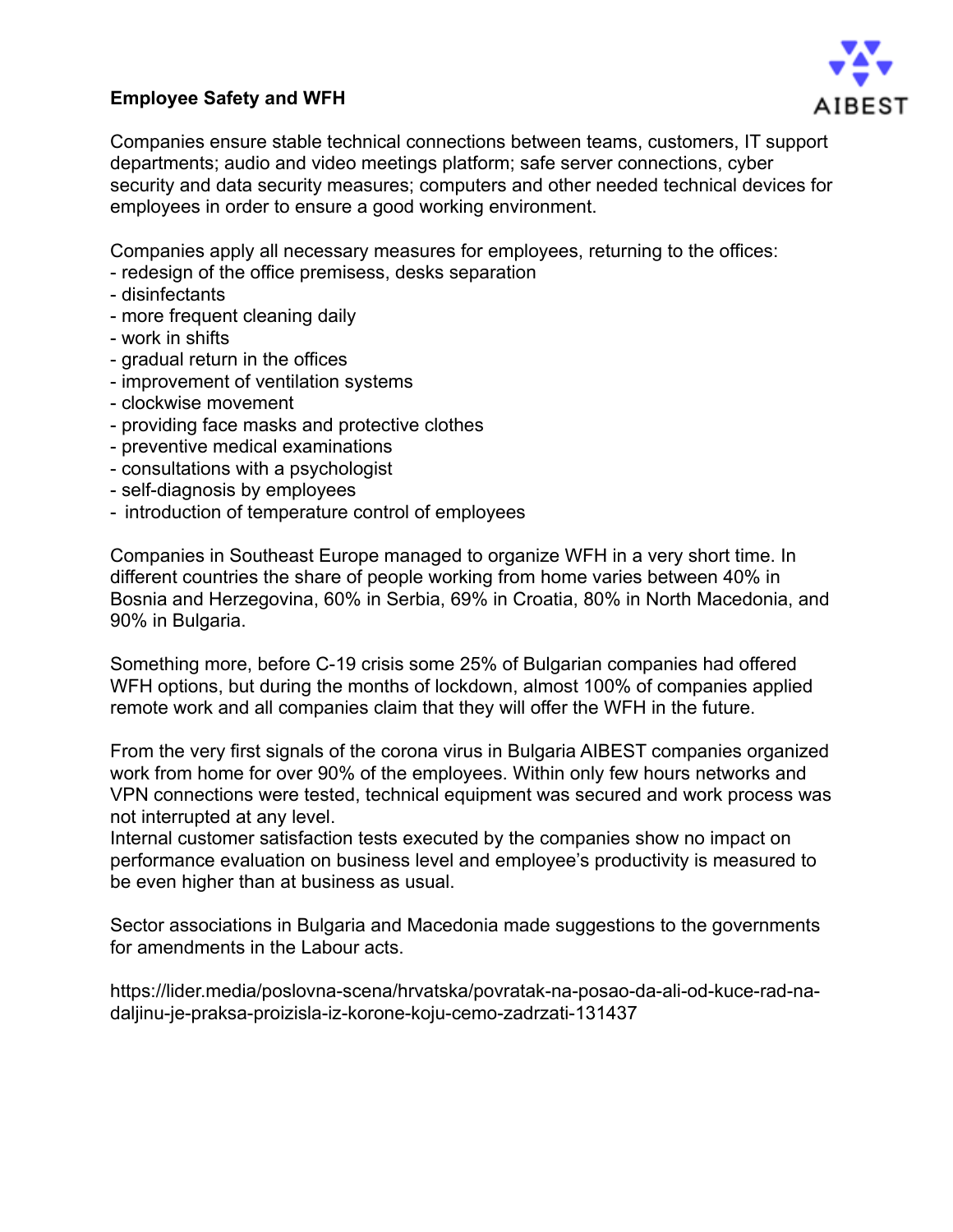

### Customer Quotes

''Even before the pandemic, the typical digital company A1 nurtured the flexible workplace and working hours program, and epidemiological measures allowed even employees like those from the Customer Service who could not use the program to try working from home due to the specifics of the workplace. The period of forced labor from home was also an excellent test that showed a good direction for the future organization of work. For some employees, working from home brought higher productivity, better organization and more satisfaction. Given that a large number of employees claim that they would like to use this benefit more often in the future, more frequent work from home will certainly become our new model of work, or 'new normal' - confirms Ivan Skender, Chief Executive Officer for Business Transformation, Human Resources and Corporate Communications at A1, Croatia."

In the Southeast European countries WFH influenced positively productivity – 81 % of the companies measured the productivity to be even higher than at business as usual in Bulgaria, and in Serbia – 70% keep the productivity on the same level, and 25% reported an increase of productivity.

### More about Serbia:

A survey, conducted in two phases in March-April, and then in end-May-June by the Serbian HR consultancy company HR Lab shows the following results (The full report is here attached):

- Number of companies that feel a significant negative impact stood at 27% in June.

- Over 70% of companies estimate that they will not reach this year planned financial goals due to the new situation.

- Some positive changes appear such as that working from home can be feasible and beneficial for a good part of the company (40%).

- From the negative consequences, there was stagnation in development and planned investments (63%), and the biggest challenge at the moment is the difficulty of planning further activities (40%).

- More than half of the companies cut their costs, and among the first to suffer those related to marketing.

- The good news is that in almost 70% of companies the salaries of employees are still not changed

- 58% of company representatives and 69% of employees state that when they work from home productivity does not decline, while for a quarter of them it even rises. So no wonder that most employees (54%) would like to do so under normal conditions and to work at least in combination - part of the week from home, and partly from offices.

- In almost 70% of companies, the appearance of coronavirus led to the redesign of the workspace, and/ or the introduction of rigorous hygiene measures.

- The work from home is a novelty for the big number of companies in Serbia. In almost 60% of them they are not noticed the negative features of this change on employee productivity.

Employees who answered this question were even more positive about the work from home.

According to the Global survey of Colliers International a total of 53% of employees said that their productivity was the same, and 24% reported an increase in the working efficiency: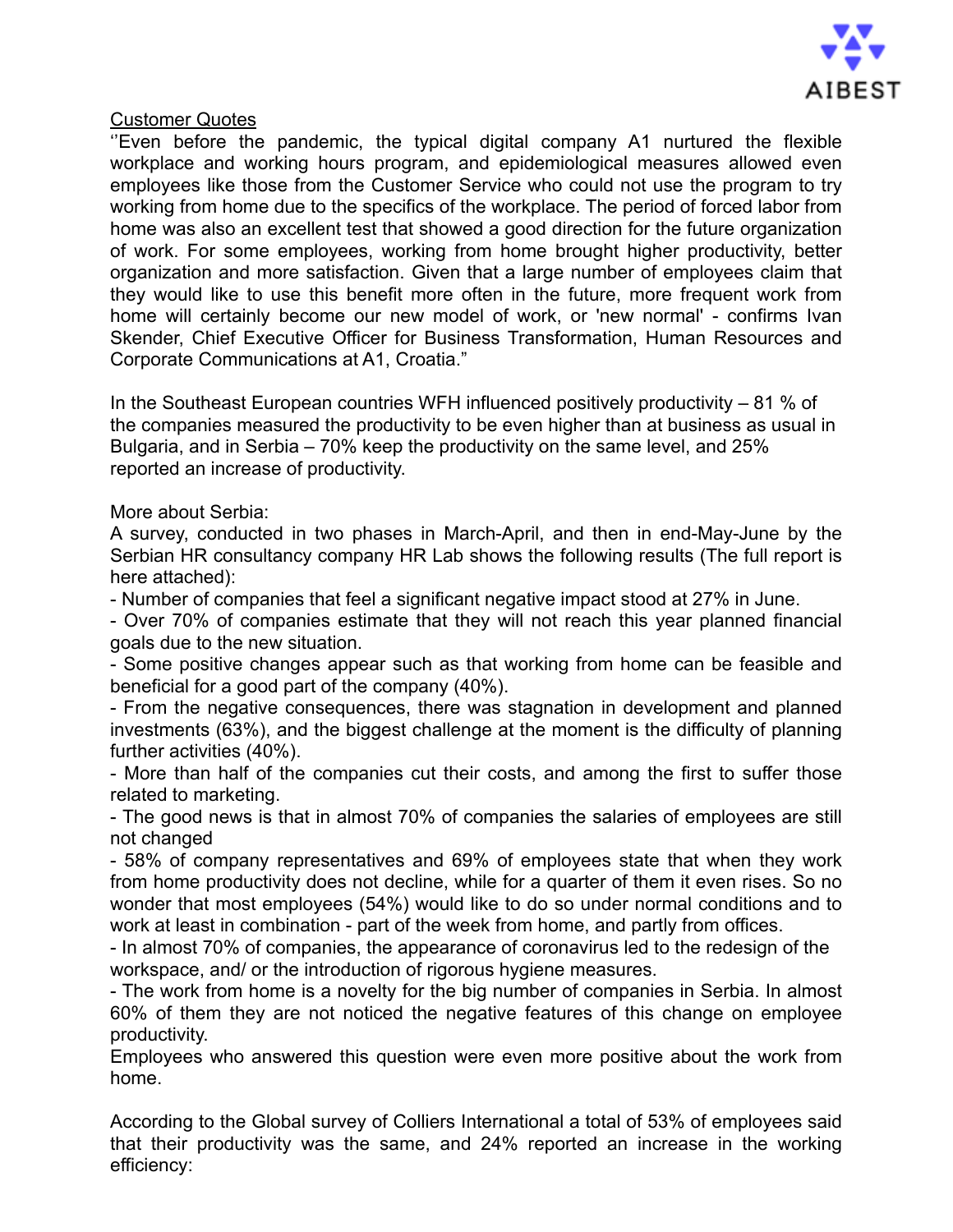

Colliers International notes, that in Southeast Europe, productivity increased most, by almost 30% in comparison with other parts of Europe:



### **Examples of Technology Acceleration**

SEE companies have provided initiatives in different sectors in order to support the innovation of technology to help fight COVID-19.

Topic Number of initiatives, provided by SEE companies Healthcare 1 Emergency support via tools for fast digitalization in the fight against COVID19 app - 4 chatbots - 2 web platform - 1 Education tech 2 Sustainable development 3 helping local communities 4

Healthcare - AIBEST donated 15 000 man- hours of experts in the IT and project management to work on improving the healthcare system in the sphere of general digitalization, which will include е-health records, e-recipes; e-direction to specialist etc. This project will be executed together with the national information integrator and is a long waited transformation of the entire health system.

Emergency support via tools for fast digitalization in the fight against COVID19

Two major tools donated to the government in support of tracking and measuring the virus spread.

*ViruSafe* is a mobile application, created to assist society and governmental institutions in the fight against COVID-19. The app gives users the ability to track their symptoms and health status daily, which in turn gives Ministry of Health a good overview of the spread of the pandemic. Users can also voluntarily share their location to enable institutions to act accordingly, in case of an emergency. The application has features, specifically built to support in the fight against COVID-19. The current version of ViruSafe has the following: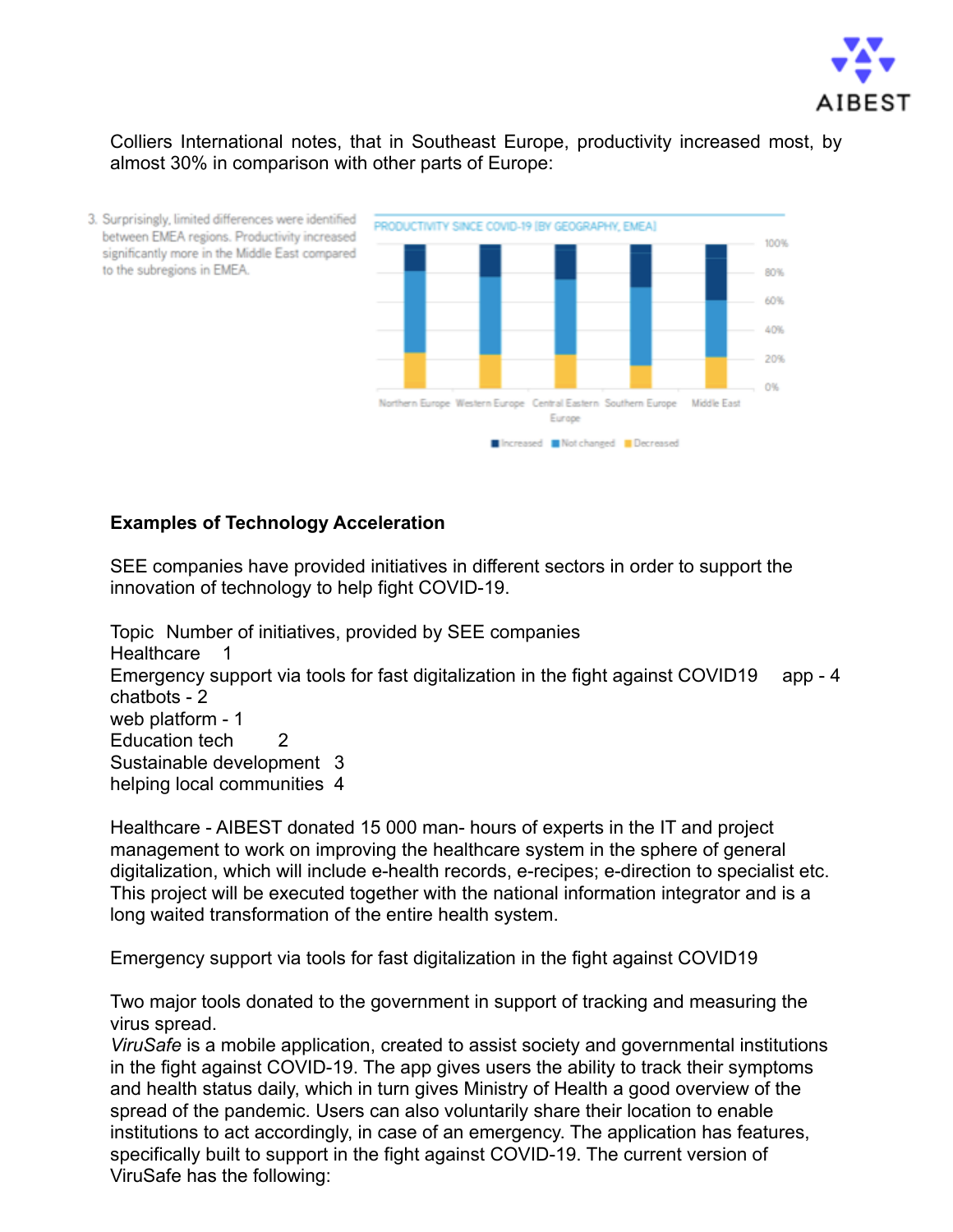- Daily symptoms and health status tracker

- Location tracker, enabled voluntarily by the user, to create a heatmap with potentially infected people

- Notifications, which inform users on hot news, related to COVID-19

- Information and best practices, connected to the pandemic

*Chatbot via Viber* – Over 4 million Viber users in Bulgaria can find actual information from trusted sources regarding the development of the pandemic and the measures taken in response by the state authorities. Advisory on how to prevent us and our beloved is also part of the features.

The Chatbot unites statistics, news and updates from the national operational headquarters. The functionality allows also the receiving of notifications and news in real time.

Each user can make a fast online test based on the most common symptoms. The results advice on a potential risk and forward the contact to ViruSafe or general practitioner.

In April 2020 the government of North Macedonia adopted the regulation for the creation of the "StopKorona!" application for mobile telephones, which the citizens can use on a voluntary basis.

The goal is to assist the identification of close contacts of confirmed COVID-19 cases and thus to contribute to reducing the spread of the virus. More than 45,000 citizens have so far downloaded the StopKorona app as of 23 April 2020, and the Ministry of Health has advised family doctors to recommend the app to patients.

The application was created by the donation of Skopje-based IT solution providing company.

Common project - Another application for self-reporting of C-19 symptoms is a common work of cross bordering IT specialists and companies - https://stopcorona.app/: GISCloud(Croatia), SmartCloud(Croatia), Geovisual(Croatia), JuricaKovač(Croatia), Nubigroup Geoservices&Research (Greece), PacificSpatialSolutionsInc.(Japan), 99Geo(Brazil), Teramaps(Chile), Aquasave (NorthMacedonia), Hydrocontrol (BosniaandHerzegovina), Serbian GIS Association (Serbia), North4SmartApps(Jordan), Sprinter Consulting(Kenya), Aleksandar Lazarević (Slovenia), Alexandru Aldea (Romania), Alin Anchidin(Romania), Antonija Živković (Croatia), Dr.DejanLazarević (Italy), Prof.Asoc.Enkelejda Gjinali (Albania), Eva Vuksanović Kovač (Croatia), Lajtai Bálint (Hungary), Lara Kralj (Croatia), Marko Kosanović (Germany), Mirna Čužić (Croatia), Nikola Devčić (Croatia), Nikolina and Dan (Sweden), Pierre Henry and Paulina (Poland), Tomáš Sucháček (Czech Republic), Cristine Hellström (Denmark), Kim Beentjes (Netherlands), Oi Ling Lee (Hong-Kong), Bojana Šprem (Croatia), Emre Göktaş (Turkey)

Application is available in more than 30 languages.

Croatia - In April, the Ministry of Health introduced Andrija - the first digital coronavirus assistant in Croatia. Citizens can communicate with this digital assistant through the Whatsapp application. The idea of this platform is to provide assistance to Croatian epidemiologists and the entire health care system in the control of COVID-19 outbreak. It was named after Dr. Andrija Štampar. Andrija provides several options:

- It helps people to recognize the symptoms of coronavirus infection - a self-assessment of their own health status

- It connects people with competent institutions - directs everyone to the right address, saves time and energy for citizens and doctors in these moments of burden on the health system

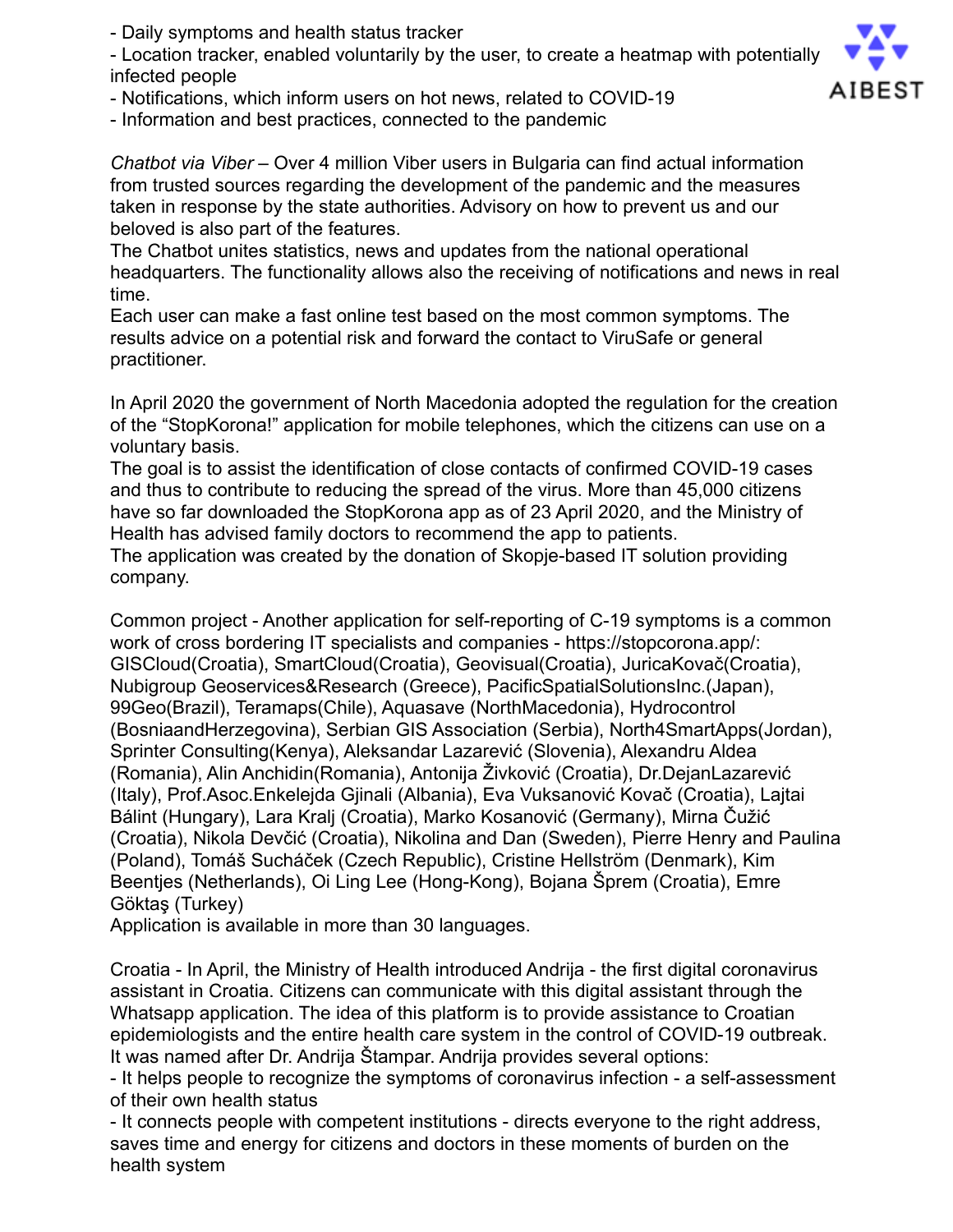- It allows people to report relevant information from their household

- It helps nursing home employees better understand the protection and testing protocols for COVID-19



- It can also help the families of nursing home residents. Families can easily get the latest information on measures in nursing homes (such as food delivery, organizing visits, etc.).

It is a joint project between the State and private technology companies and bodies together with the Croatian AI Association.

In collaboration with HZJZ-Hrvatski zavod za javno zdravstvo, the company Hero Factory have created a chatbot that will reduce the load on their phone lines and automatically answer all your questions about coronavirusu at any time of the day or night. The chatbot is called the name we need the most at this time – Nada (Hope)

Romania - One of the official sources of information and statistics in Romania for C-19 is https://stirioficiale.ro/informatii. This project is carried out pro-bono by Code for Romania volunteers, an independent non-governmental organization, not politically and apolitically affiliated, within the Code for Romania Task Force and in partnership with the Romanian Government through the Romanian Digitalization Authority.

Education tech in Bulgaria - Keeping students learning with the quality of teacher's support and the speed the curriculum requires was major challenge of the educational system in Bulgaria. Biggest problem in that regard was the access to online education in small villages in the country side. As per analysis on the need, there were over 6000 children and their teachers being unable to access any system due to connectivity issues or lack of primary hardware.

Big companies in the sector got part of a network donating equipment, such as laptops, tablets and smartphones to ensure student are having the technical resource to maintain education as usual.

Due to the common effort of the business and the educational system many teachers were trained to work with digital platforms and were provided with skills to work in online environment.

As a result, the schools year in the country was not significantly affected and ended on time for all students.

E-learning systems with volunteers from the business for teachers.

Montenegro - https://www.ucidoma.me/ - "Study at home"online platform, Youtube and TV channels and a mobile application for all students studying from home

Sustainable development

AIBEST, Bulgaria - Analysis of the transformations in the in the public sector, businesses and social systems, which were caused by the COVID-19 pandemic is in progress with experts from the AIBEST companies monitoring, analyzing and providing successful practices and recommendations for changes in policies and regulations based on the transformations in the economy, labor market, international relations and strategic sectors for Bulgaria.

North Macedonia - On 8 April 2020, 16 applications have been picked out of more than 500 sent to the CREATON public call to tackle COVID-19 challenges, issued by the